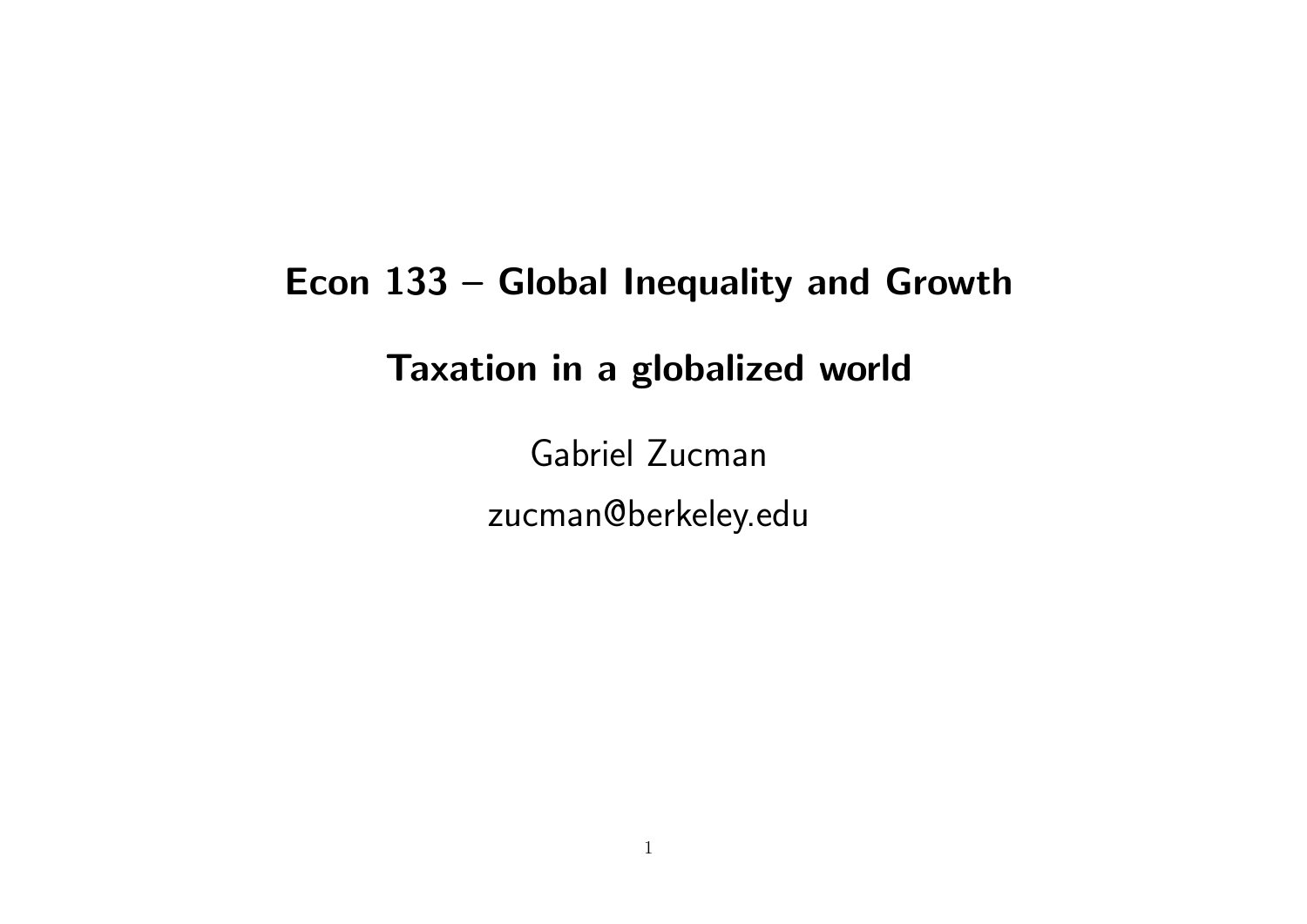### What we've learned so far:

- There are equity reasons for taxing capital
- But also potential efficiency concerns
- However so far we assumed a closed economy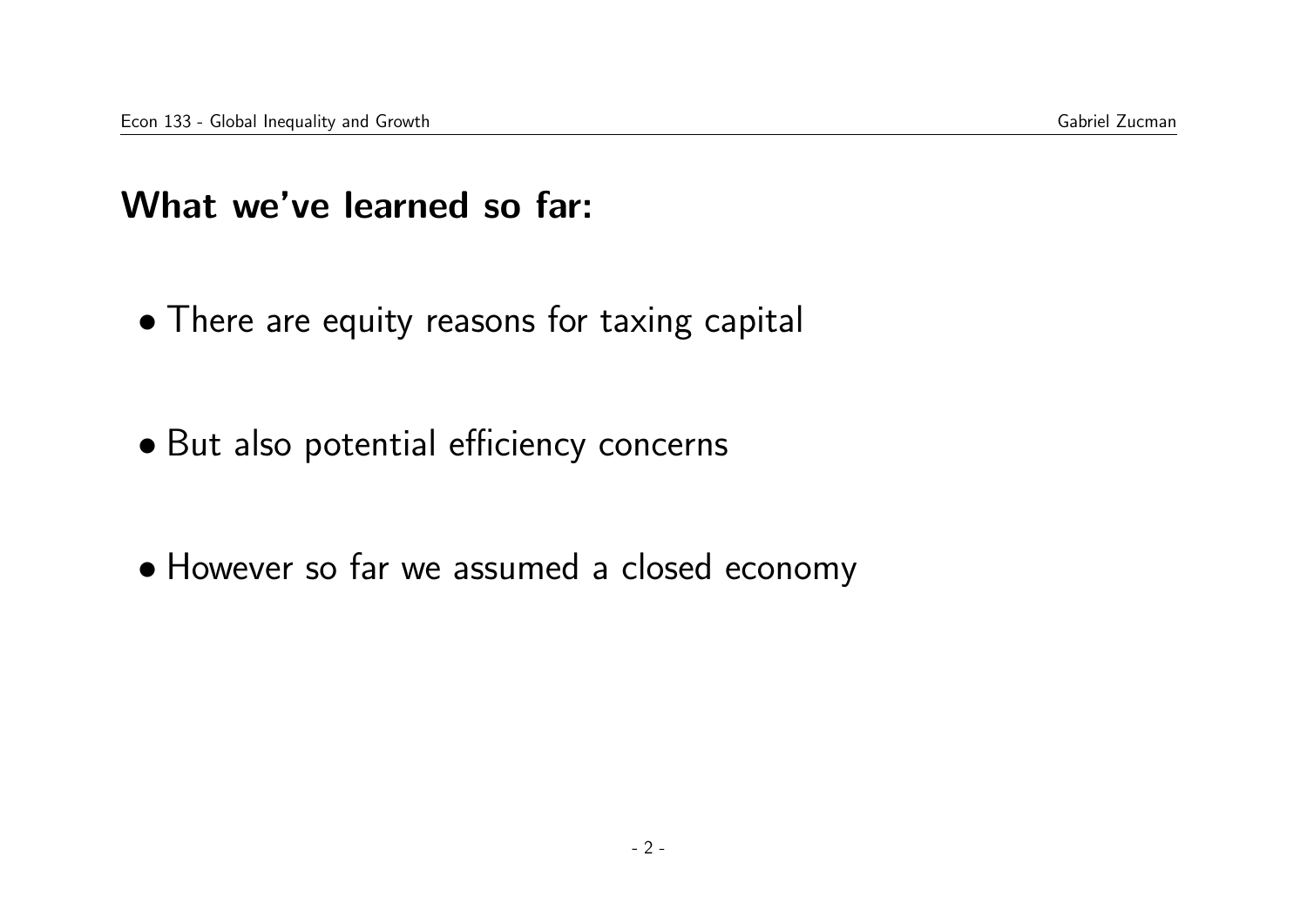### What we're going to learn in this lecture:

- How capital taxes can be avoided in a globalized world
- The magnitude and revenue costs of profit shifting
- Potential solutions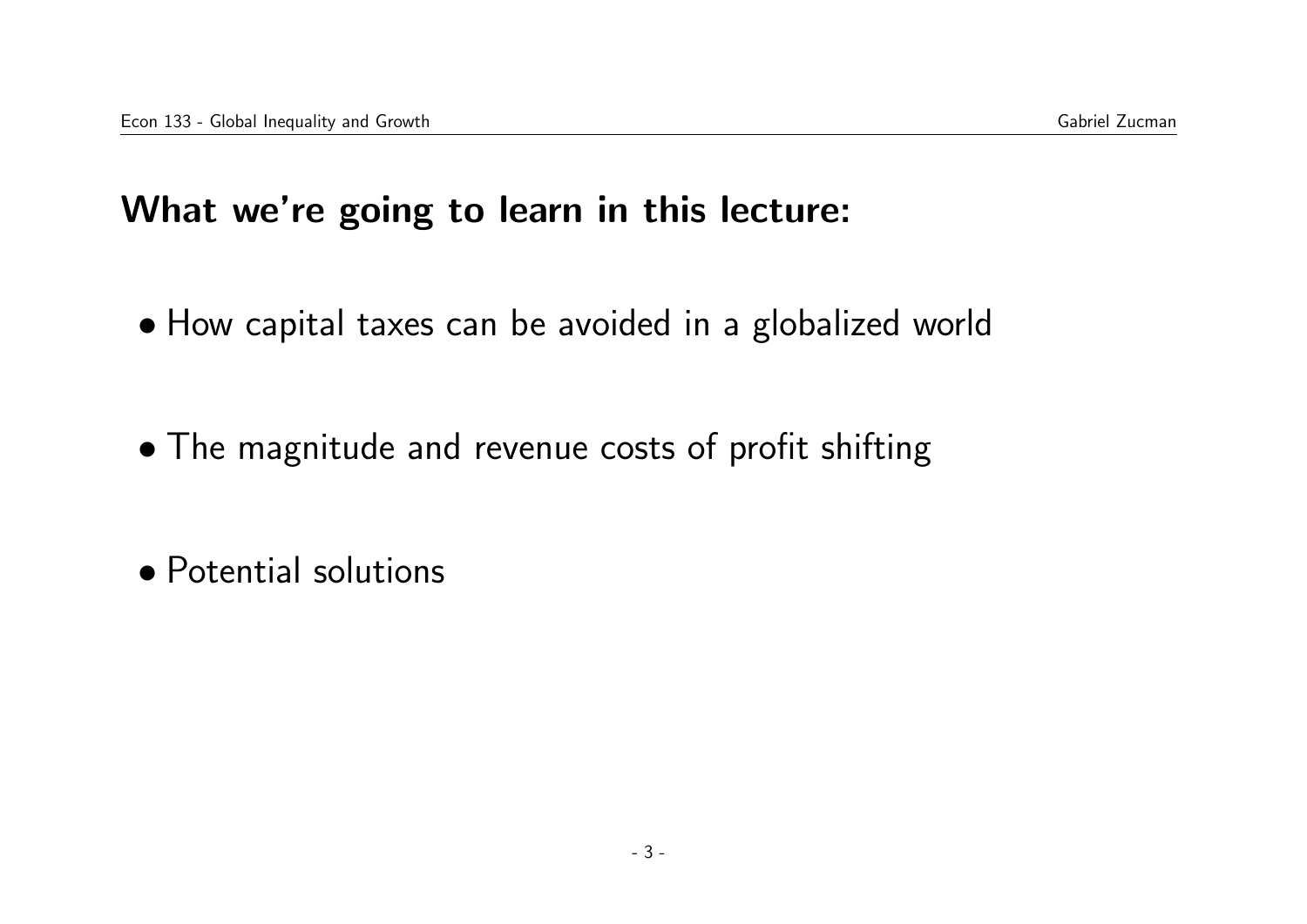### 1 Residence vs. source taxation

To think about capital taxation in an open economy, key distinction is residence vs. source base capital taxation

- Residence: capital tax based on residence of owner of capital (or location of headquarter for firms)
- Most individual income tax systems are residence based (with credits for taxes paid abroad)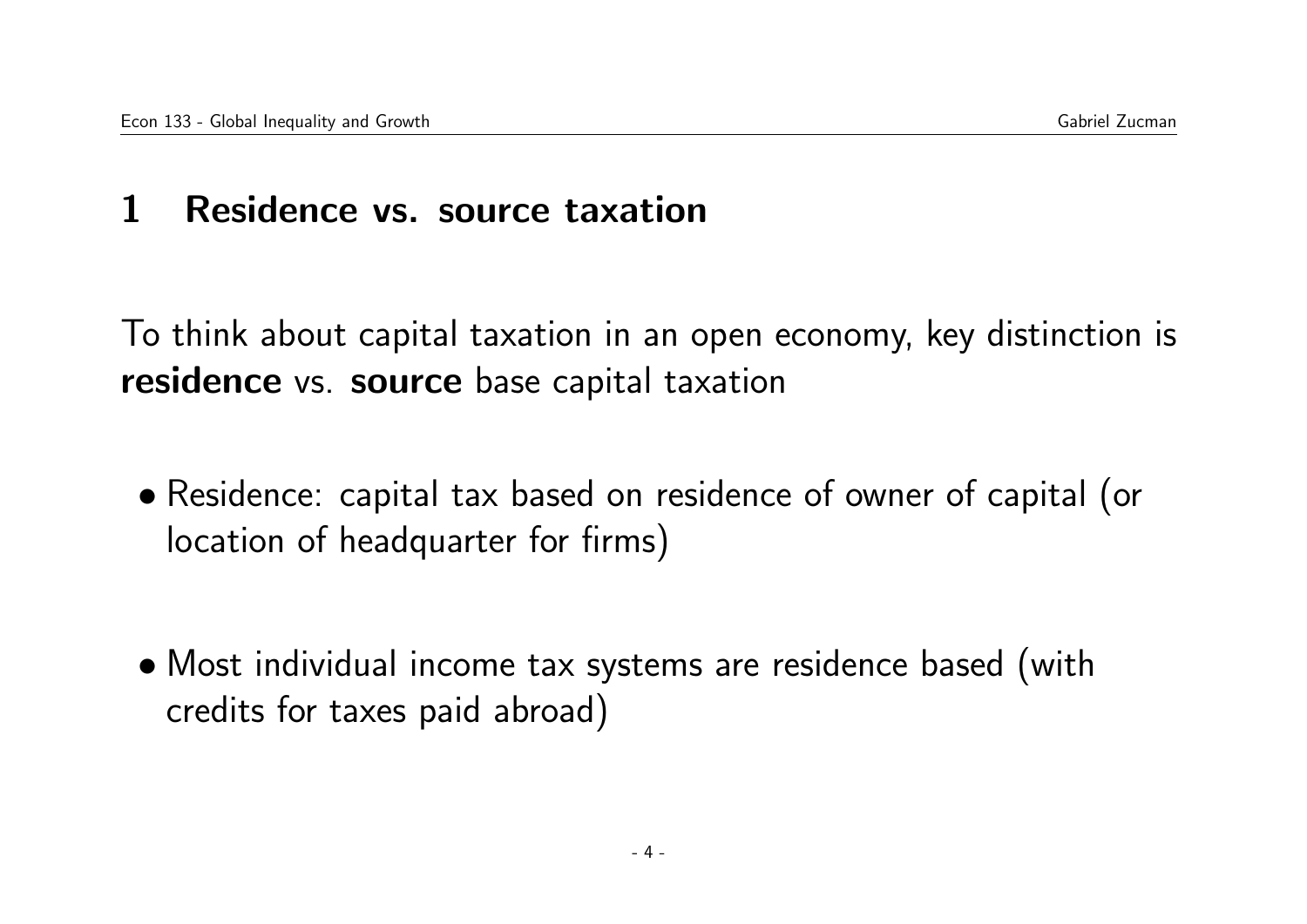- Can only escape tax through evasion or changing residence
- Source taxation: capital income tax based on location of capital
- Most corporate income tax systems are source based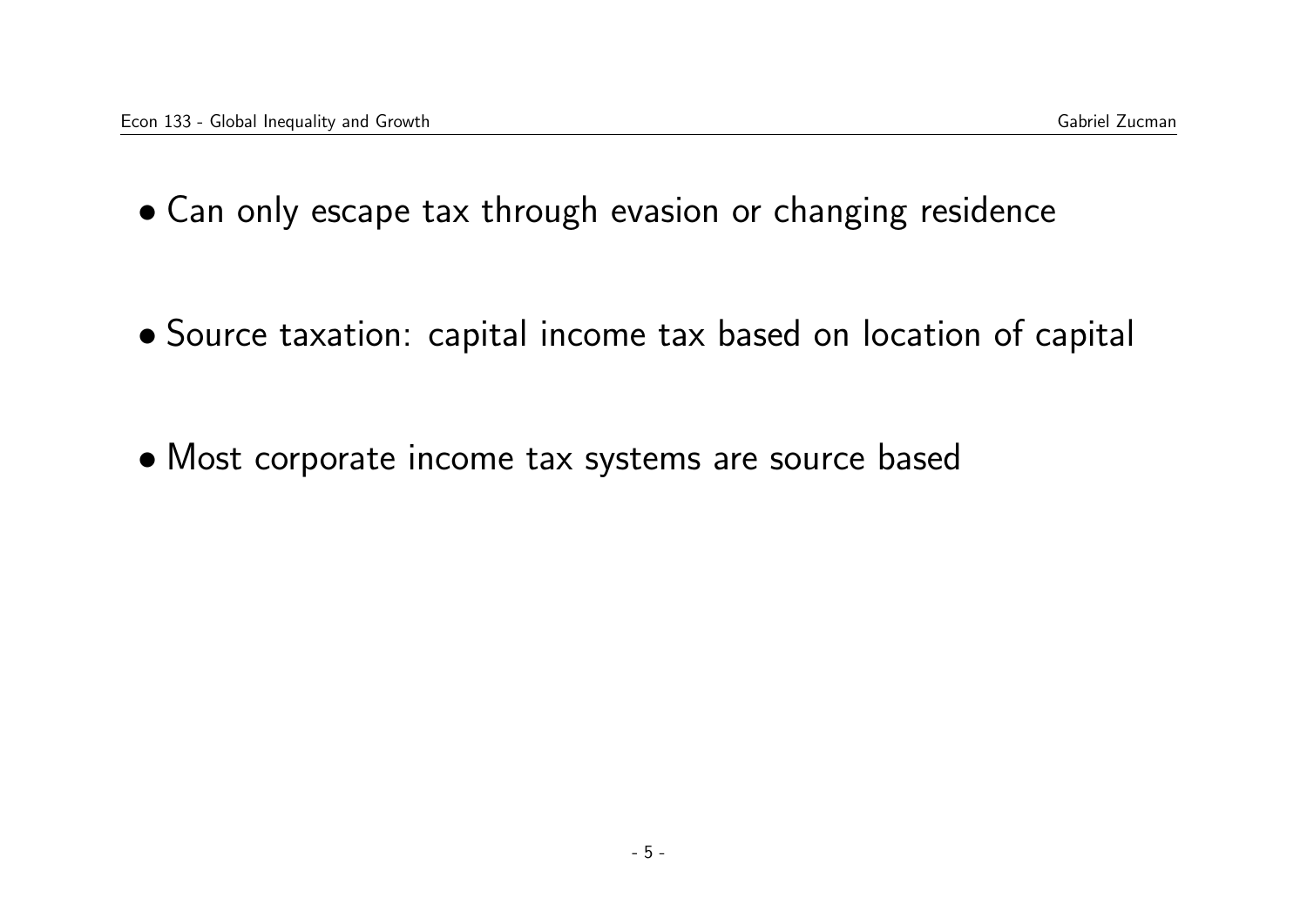Three main consequences of source-based taxation:

- Profit shifting to low-tax countries
- Relocation of capital to low-tax countries
- Tax competition leading to equilibrium where tax rates are too low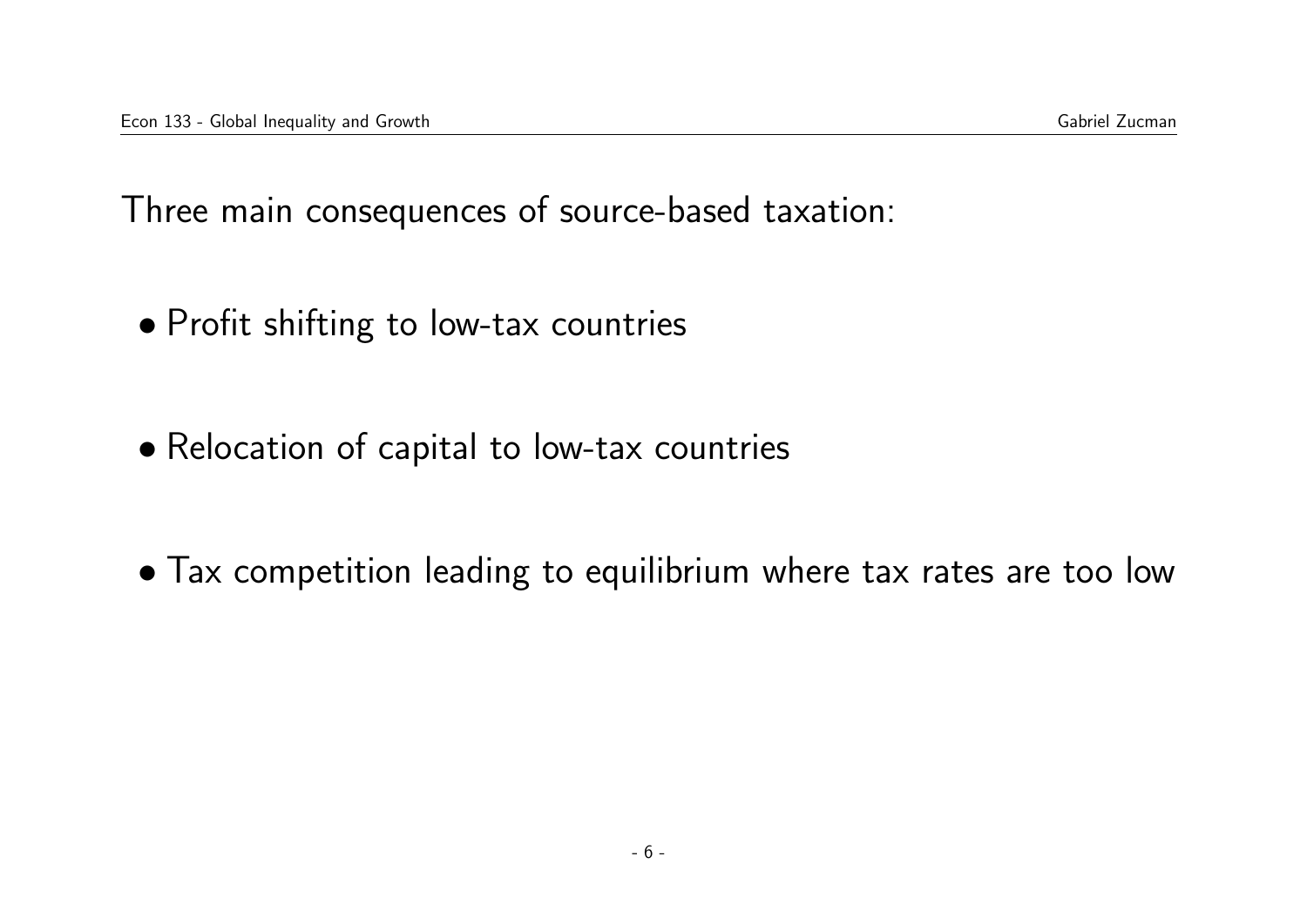### 2 International profit shifting

- Corporate taxes are to be paid to countries where profits have been made
- Problem: easy to manipulate location of profits
- How?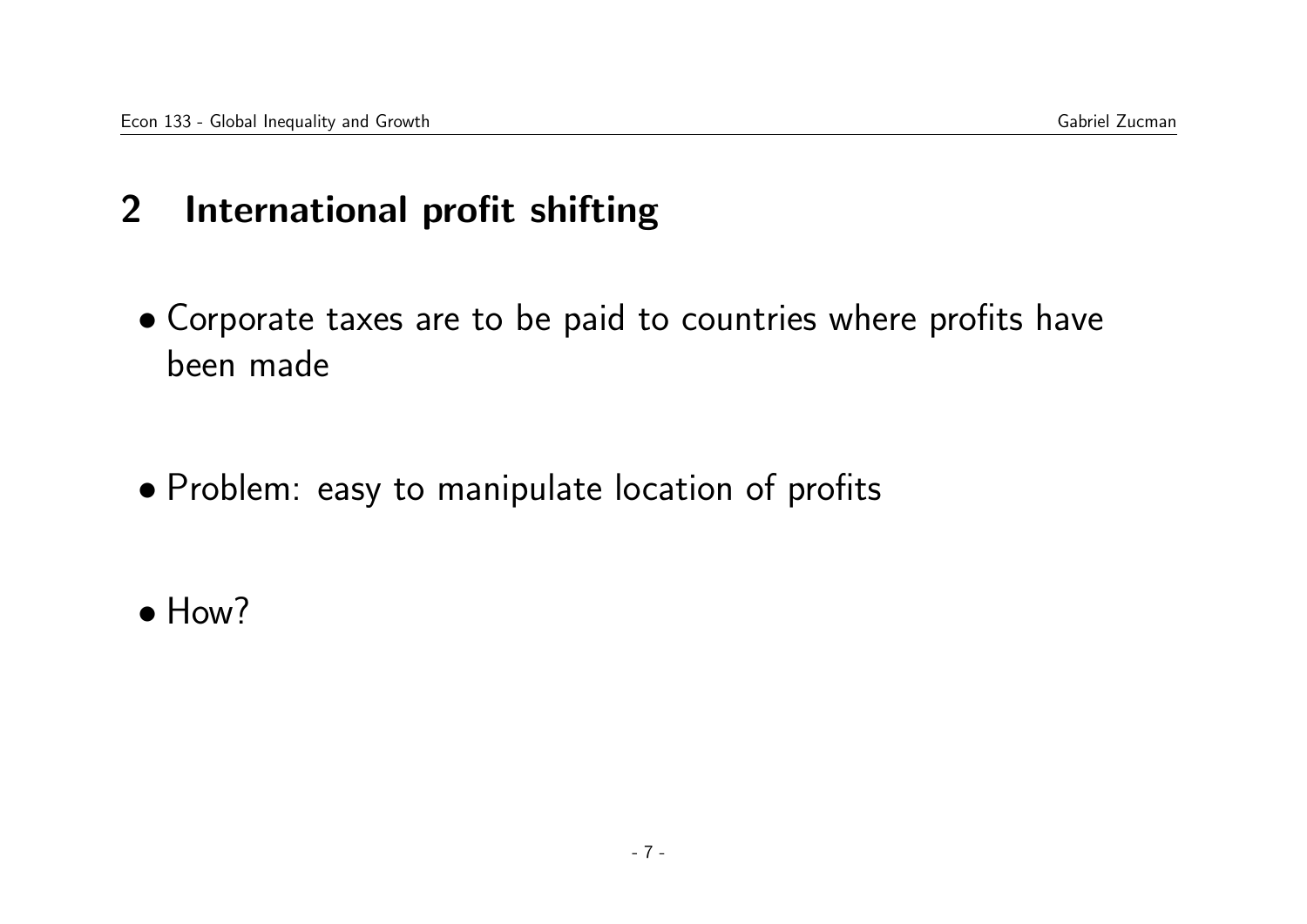### 2.1 How profit shifting works

Three ways to shift profits to low-tax countries:

- Manipulating intra-group import and export prices (*transfer prices*)
- Intra-group borrowing
- Locating intangibles in tax havens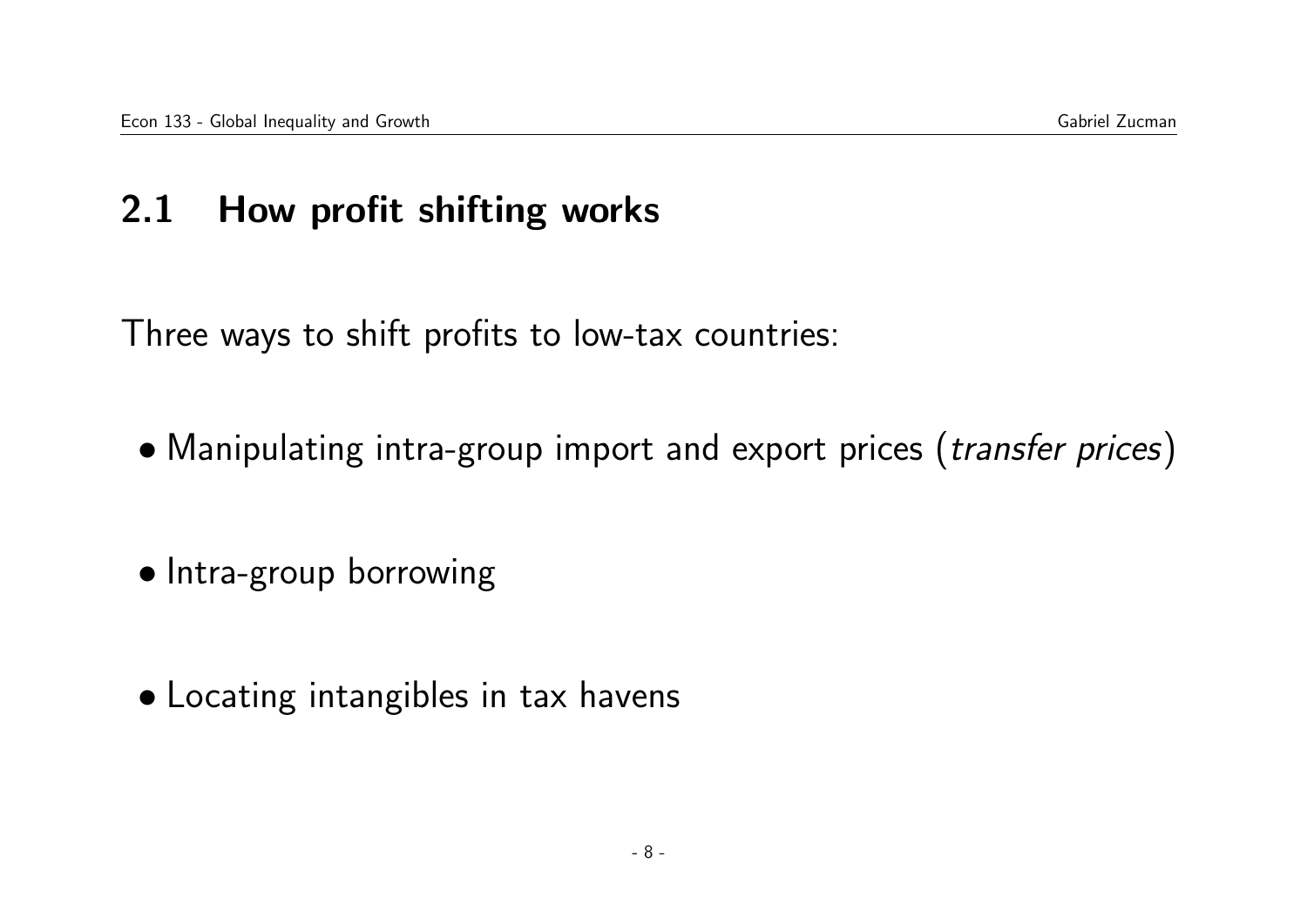

#### **The share of tax havens in U.S. corporate profits made abroad**

Notes: This figure charts the share of income on U.S. direct investment abroad made in the main tax havens. In 2013, total income on U.S.DI abroad was about \$500bn. 17% came from the Netherlands, 8% from Luxembourg, etc. Source: author's computations using balance of payments data, see Online Appendix.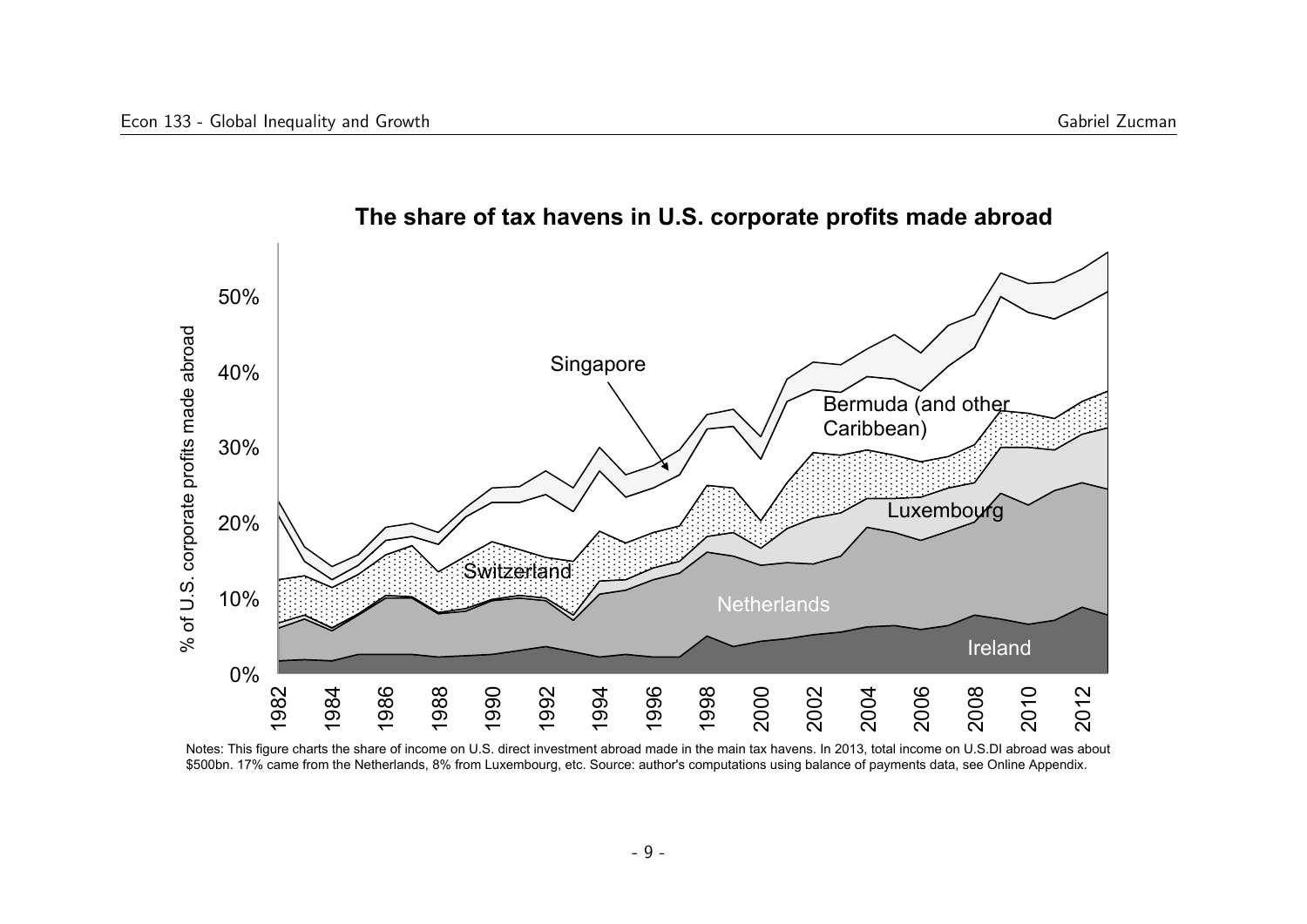

### **The share of profits made abroad in U.S. corporate profits**

32% of US corporate profits are made abroad in 2013. Foreign profits include dividends on foreign portfolio equities and income on US direct investment abroad (distributed & retained). Profits are net of interest payments, gross of US but net of foreign income taxes. Source: author's computations using BEA data.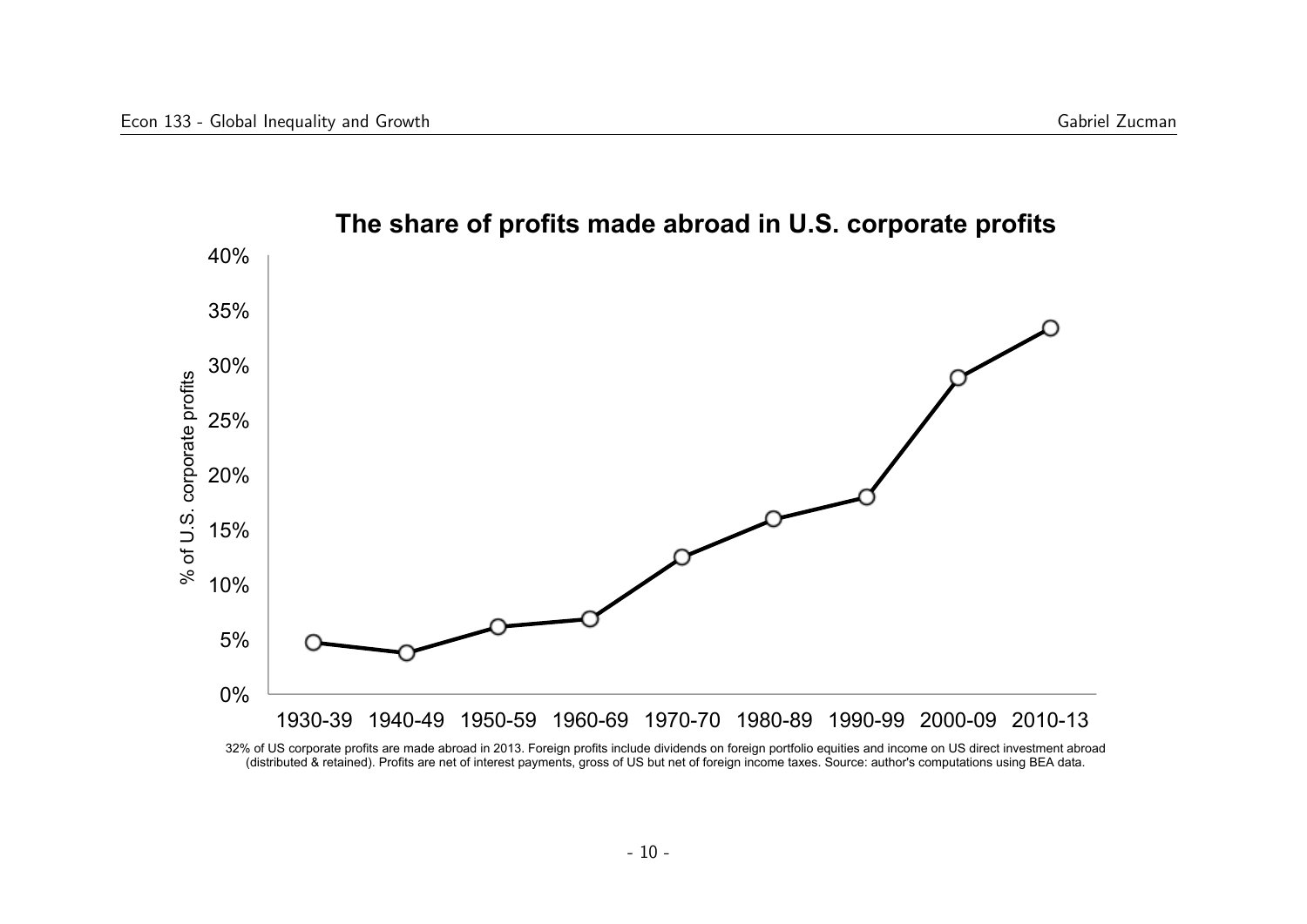

### **The share of tax havens in U.S. corporate profits**

Notes: This figure charts the ratio of profits made in the main tax havens (Netherlands, Ireland, Switzerland, Singapore, Luxembourg, Bermuda and other Caribbean havens) to total US corporate profits (domestic plus foreign). Source: author's computations using NIPA and balance of payments data, see Online Appendix.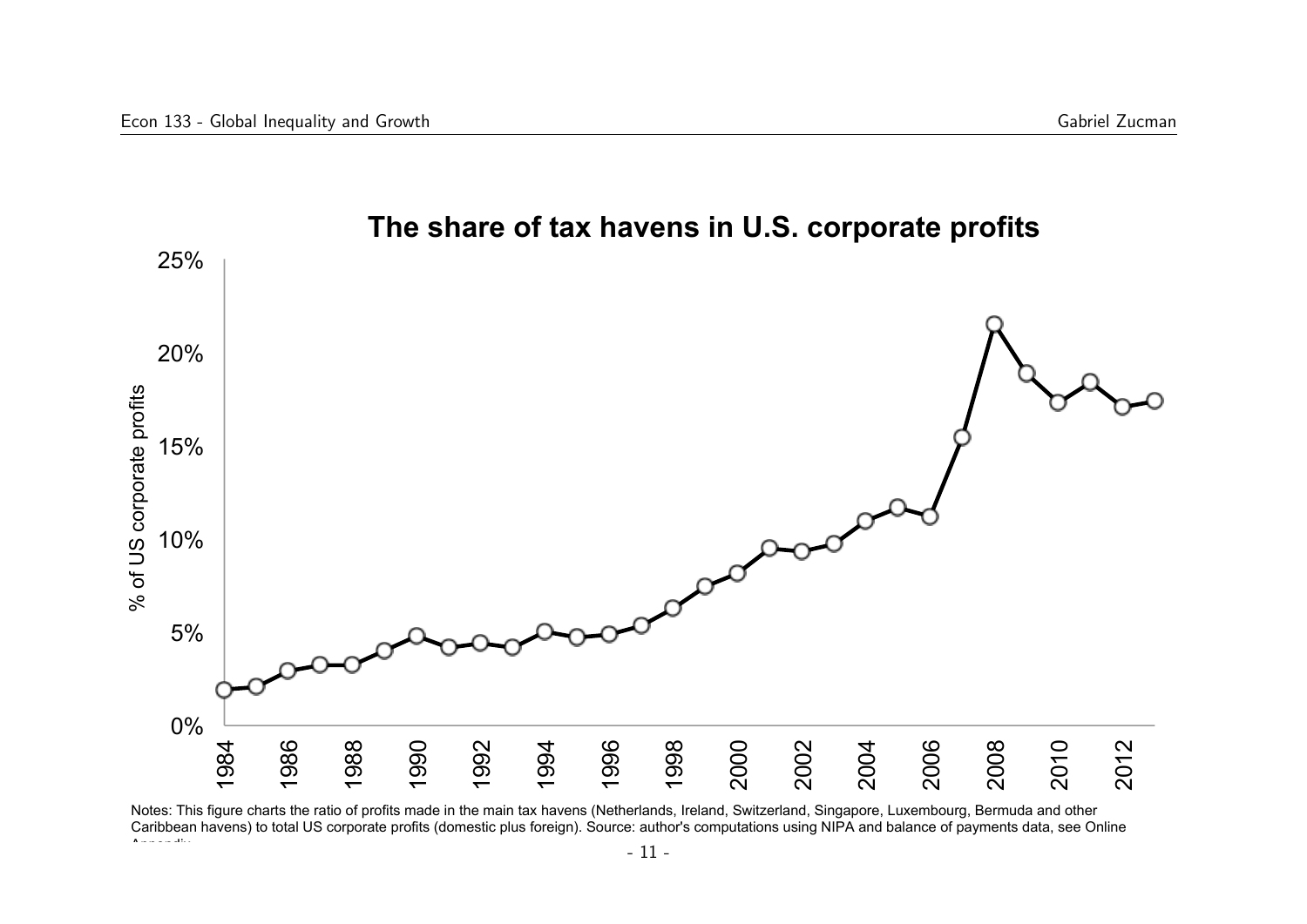If the Cayman Islands has a low corporate tax rate and the U.S has a high corporate tax rate, then U.S. firms have incentives to:

A — Export at artificially high prices to their Cayman subsidiaries

- B Import at artficially high prices from their Cayman subsidiaries
- C Lend money at high interest rates to their Cayman subsidiaries
- $D$  No incentive to shift profits to the Cayman Islands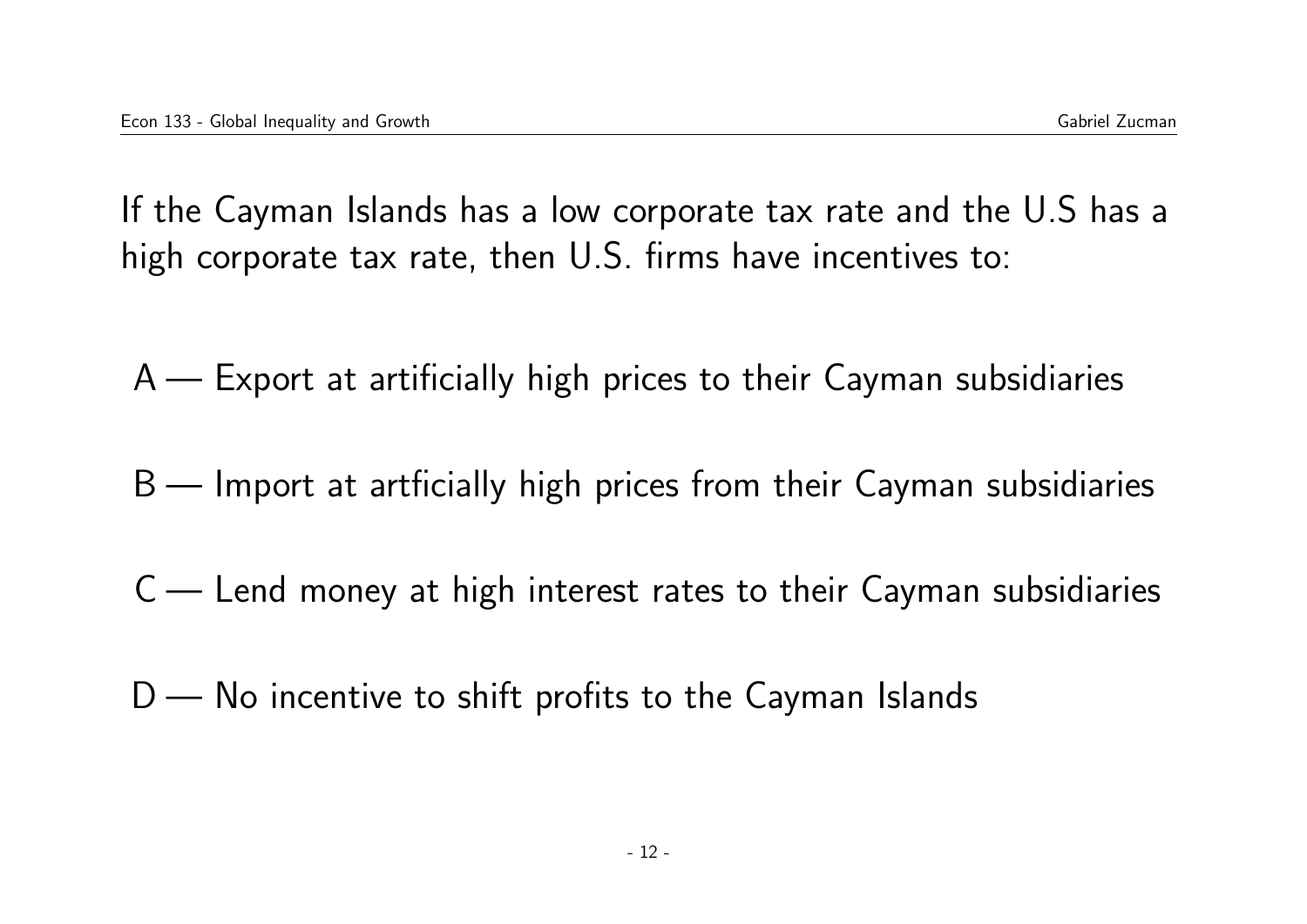### 3 Tax competition

- Lower corporate tax rate  $\rightarrow$  attracts capital from abroad  $\rightarrow$  gives incentives to other countries to cut their own rate
- Key driver behind global decline in corporate tax rates (49% on average globally in 1985 vs. 24% today)
- Similar issues between sub-national govs. (such as US states). Difference: Federal gov. can help coordinate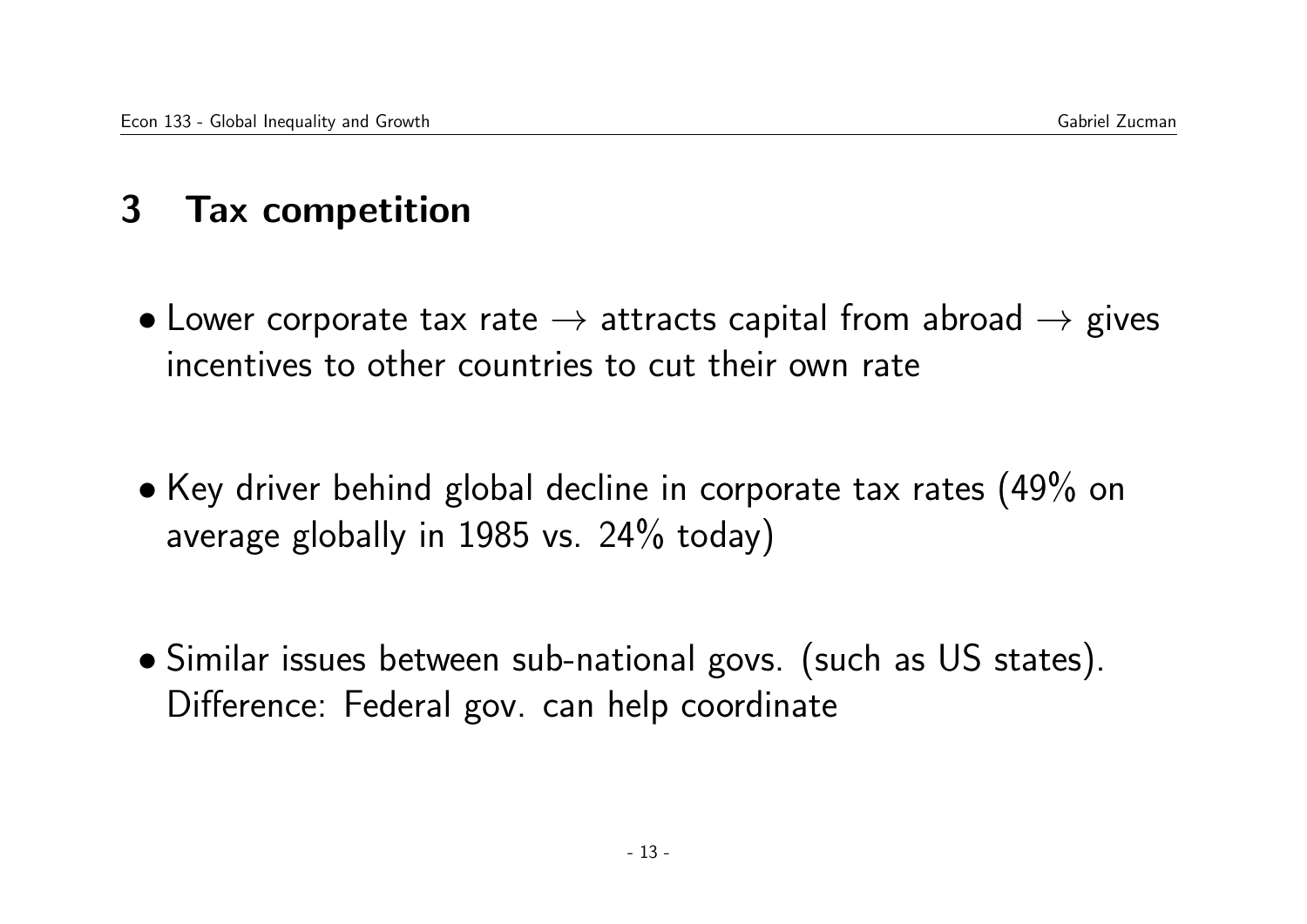### 4 International tax reform

### 4.1 Formula apportionment

- $\bullet$  Tax base in country i based on shares of global sales, assets, and/or payroll made in  $i$
- Used by US states for their own corporate taxes
- Key attraction: eliminates the opportunity for companies to engage in profit shifting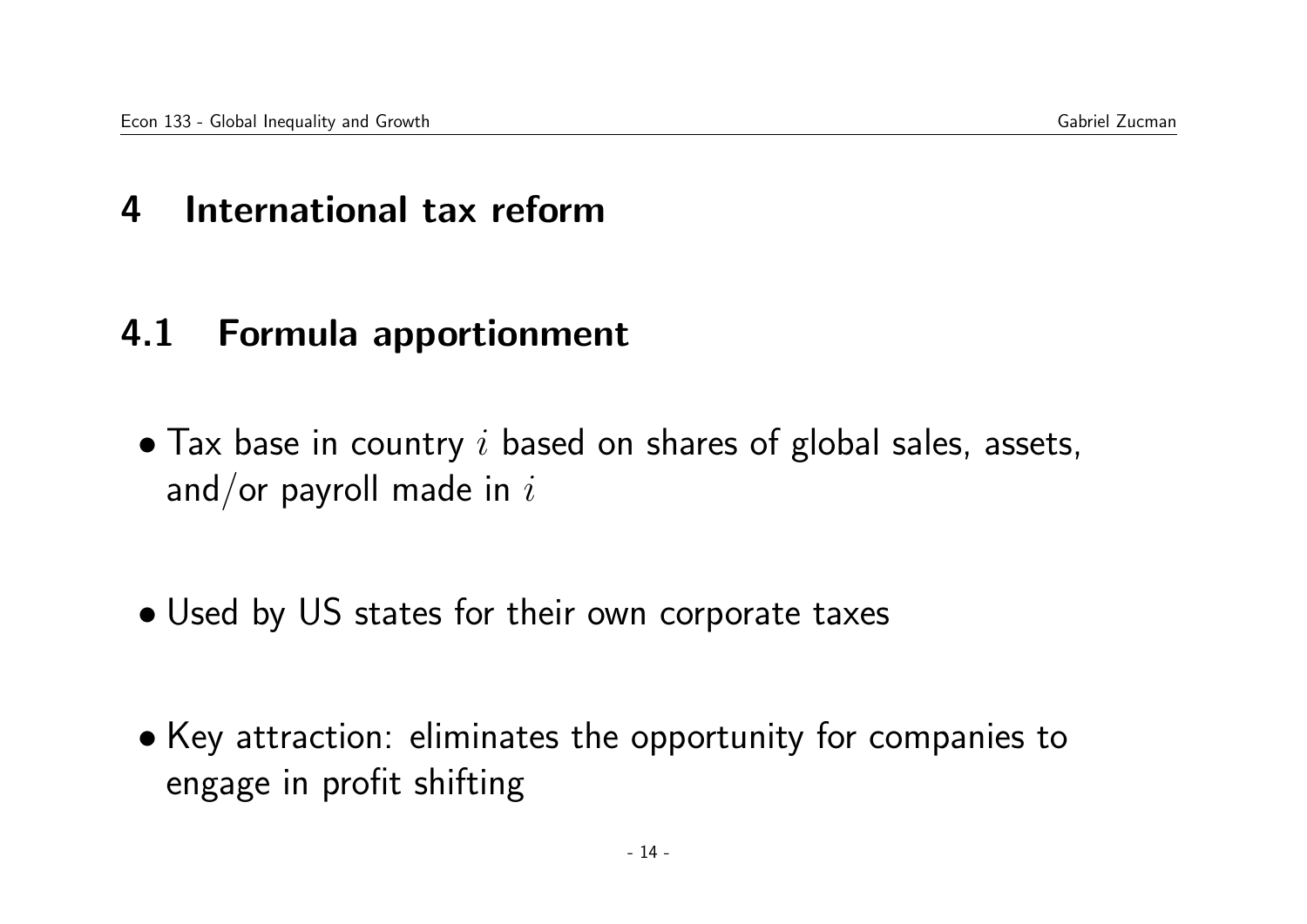- Sales only apportionment removes incentives to move K abroad
- Potential problem of sales through low-tax resellers

## 4.2 Corporate tax integration

- Shareholders receive credits for previously paid corporate taxes
- Corporate tax becomes like a withholding pre-paid tax that is refunded when dividends are paid out to individuals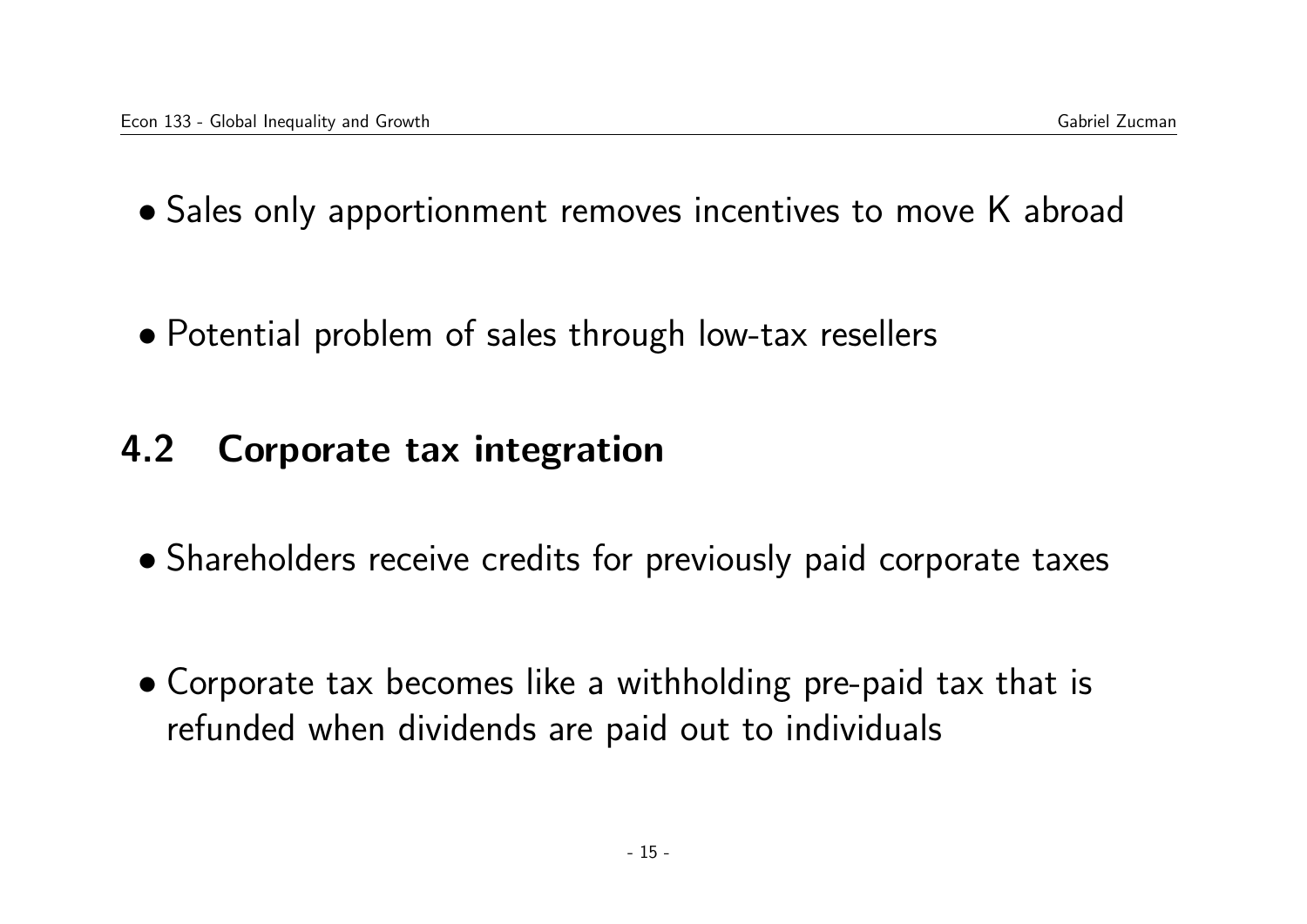- Removes incentives to shift profits and move capital abroad
- Existed in Europe; still exists today in Canada, Mexico, Australia
- Can be combined with apportionment to ensure proper withholding at corporate level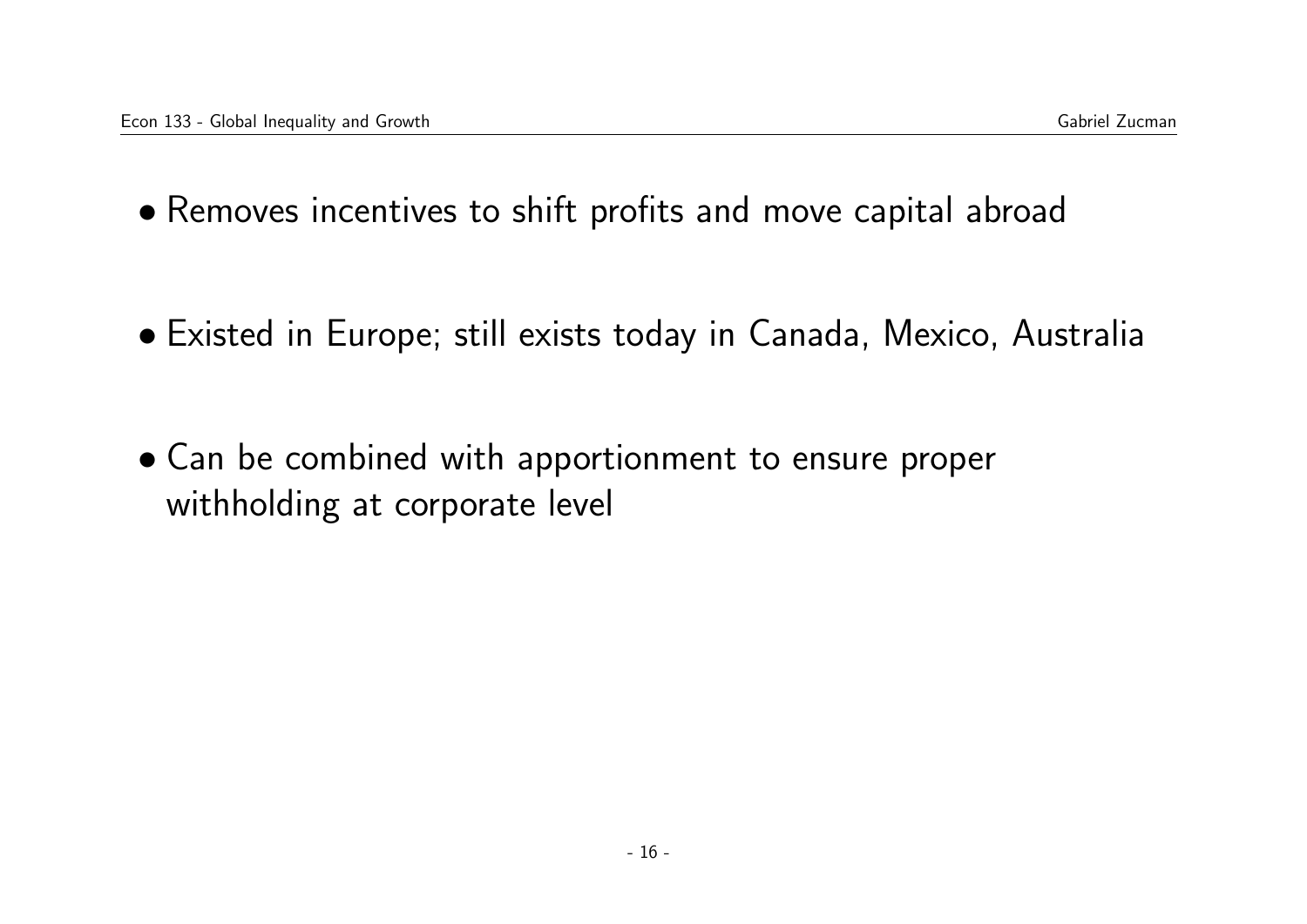# 5 Summary

• In an open-economy, capital taxation faces important challenges:

– Profit-shifting

- Tax competition for real investment
- But these challenges are not insuperable